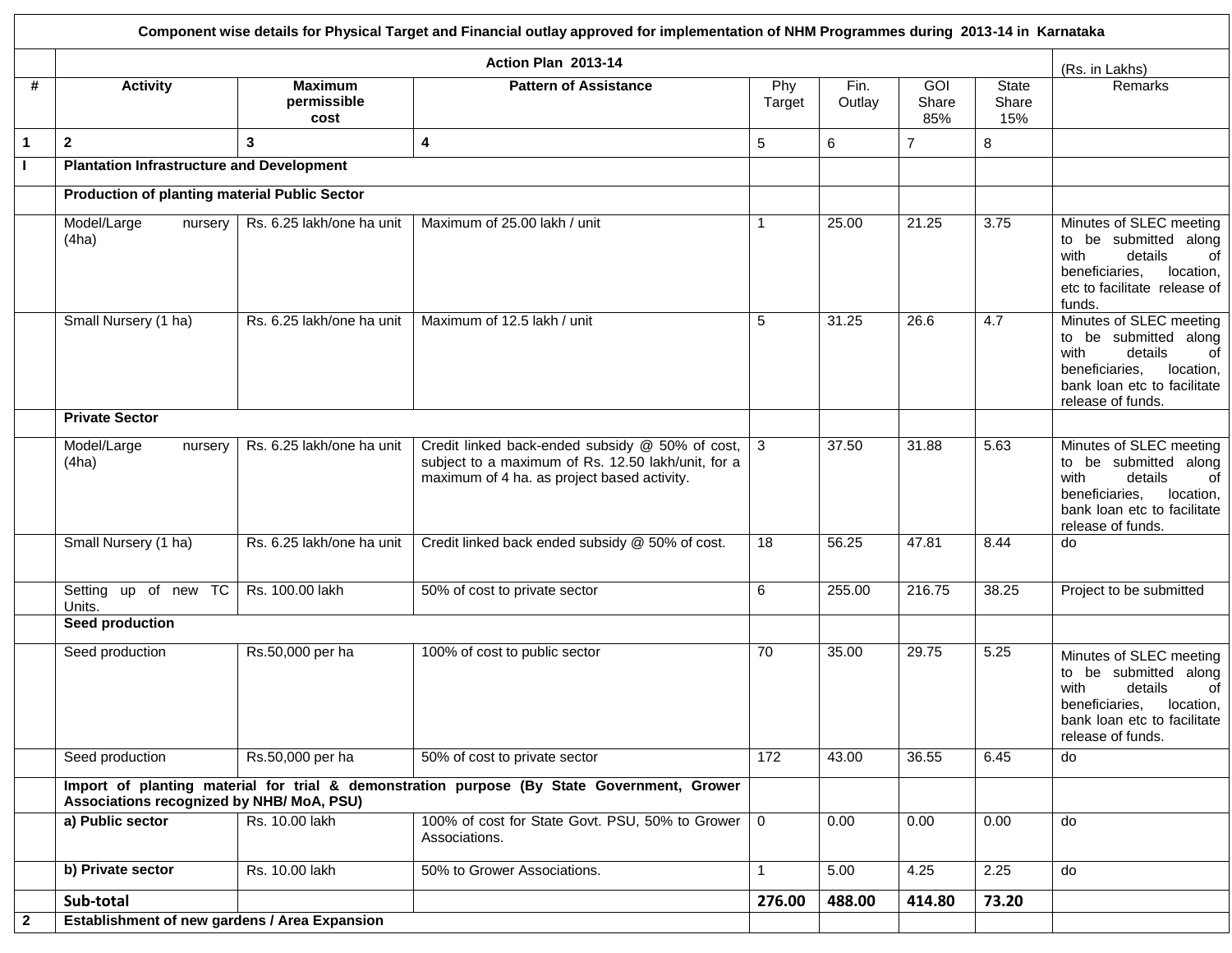| beneficiary)                                                                           |              | Fruit crops other than cost intensive crops using normal spacing (For a maximum area of 4 ha per                                                                                                                                                                                                                                              |     |        |        |       |  |
|----------------------------------------------------------------------------------------|--------------|-----------------------------------------------------------------------------------------------------------------------------------------------------------------------------------------------------------------------------------------------------------------------------------------------------------------------------------------------|-----|--------|--------|-------|--|
| <b>Fruits - Perennials</b>                                                             |              |                                                                                                                                                                                                                                                                                                                                               |     |        |        |       |  |
| Mango (8m x8m)                                                                         | Rs.34,320/ha | 25740/-<br>Maximum<br>Rs.<br>of<br>ha.<br>per<br>(75% of cost for meeting the expenditure on<br>planting material and cost of material for INM/IPM,<br>in 3 installments of 60:20:20 subject to survival rate<br>of 75% in 2nd year and 90% in 3rd year for<br>perennial crops and for non perennial crops in 2<br>installments of 75:25).    | 450 | 69.50  | 59.07  | 10.42 |  |
| Mango (9m x9m)                                                                         | Rs.28,646/ha | do                                                                                                                                                                                                                                                                                                                                            | 235 | 30.29  | 25.75  | 4.54  |  |
| Mango (10m x10m)                                                                       | Rs.22,000/ha | do                                                                                                                                                                                                                                                                                                                                            | 35  | 3.47   | 2.95   | 0.52  |  |
| Pomegranate (5m x5m)                                                                   | Rs.40,000/ha | Rs.<br>$30,000/-$<br>of<br>ha.<br>Maximum<br>per<br>(75% of cost for meeting the expenditure on<br>planting material and cost of material for INM/IPM,<br>in 3 installments of 60:20:20 subject to survival rate<br>of 75% in 2nd year and 90% in 3rd year for<br>perennial crops and for non perennial crops in 2<br>installments of 75:25). | 800 | 144.00 | 122.40 | 21.60 |  |
| Sapota (8m x 8m)                                                                       | Rs.34,320/ha | 25740/-<br>Maximum<br>of<br>Rs.<br>ha.<br>per<br>(75% of cost for meeting the expenditure on<br>planting material and cost of material for INM/IPM,<br>in 3 installments of 60:20:20 subject to survival rate<br>of 75% in 2nd year and 90% in 3rd year for<br>perennial crops and for non perennial crops in 2<br>installments of 75:25).    | 205 | 31.66  | 26.91  | 4.75  |  |
| Sapota (9m x9m)                                                                        | Rs.27,000/ha | do                                                                                                                                                                                                                                                                                                                                            | 55  | 6.68   | 5.68   | 1.00  |  |
| Sapota (10m x10m)                                                                      | Rs.22,000/ha | do                                                                                                                                                                                                                                                                                                                                            | 60  | 5.94   | 5.05   | 0.89  |  |
| Citrus Group<br>(Sweet<br>Orange, Coorg Mandarin,<br>Lime,<br>etc)<br>$(6m \times 6m)$ | Rs.33,340/ha | Rs.<br>25005/-<br>of<br>Maximum<br>ha.<br>per<br>(75% of cost for meeting the expenditure on<br>planting material and cost of material for INM/IPM,<br>in 3 installments of 60:20:20 subject to survival rate<br>of 75% in 2nd year and 90% in 3rd year for<br>perennial crops and for non perennial crops in 2<br>installments of 75:25).    | 650 | 97.52  | 82.89  | 14.63 |  |
| Citrus intercrop<br>in do<br>Coconut (lime)                                            |              | do                                                                                                                                                                                                                                                                                                                                            | 100 | 15.00  | 12.75  | 2.25  |  |
| Fig (5mx 5m)                                                                           | Rs.40,000/ha | $30,000/-$<br>Maximum<br>Rs.<br>of<br>ha.<br>per<br>(75% of cost for meeting the expenditure on<br>planting material and cost of material for INM/IPM,<br>in 3 installments of 60:20:20 subject to survival rate<br>of 75% in 2nd year and 90% in 3rd year for<br>perennial crops and for non perennial crops in 2<br>installments of 75:25). | 30  | 5.40   | 4.59   | 0.81  |  |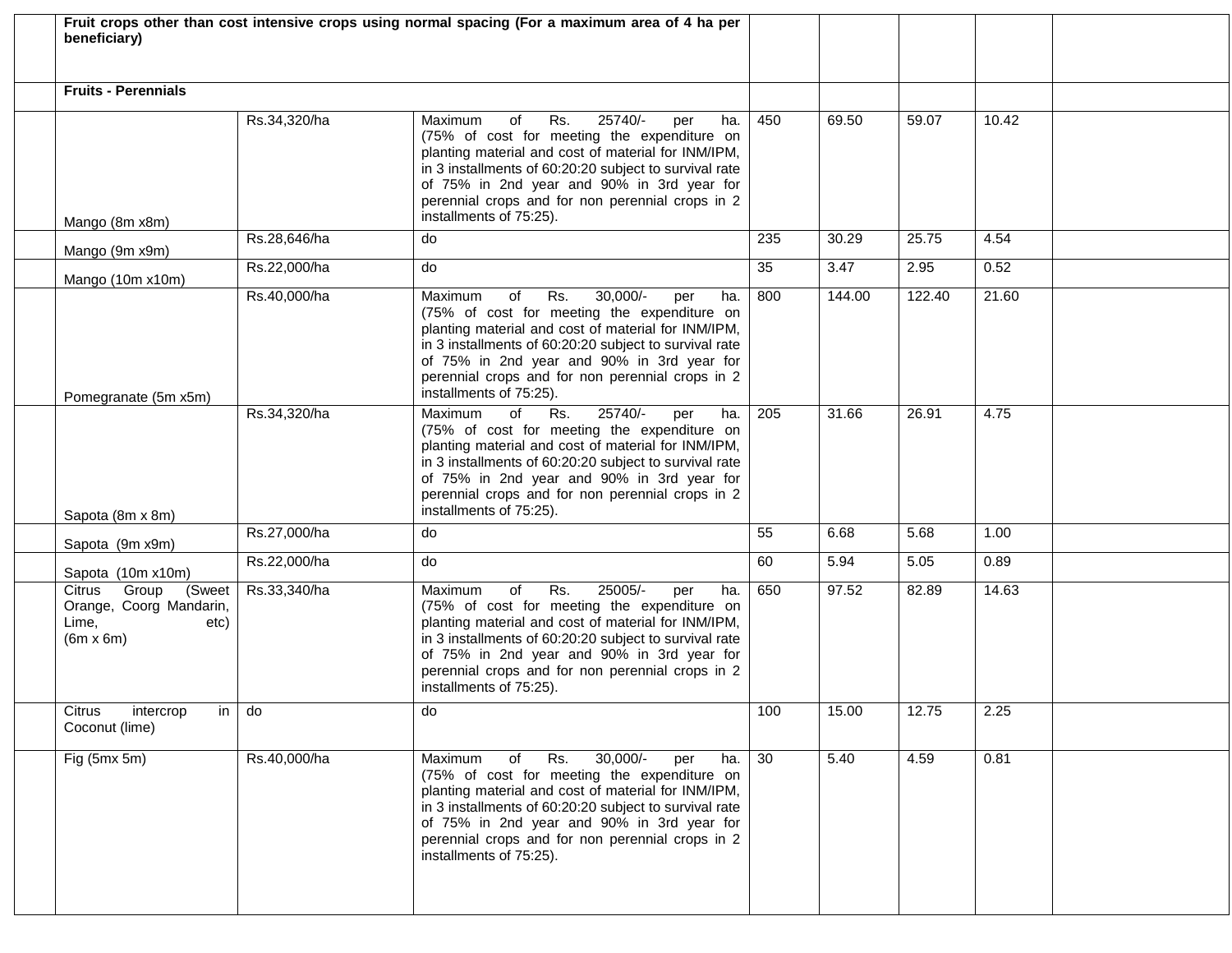|                                          | Rs.20,000/ha  | Rs.<br>15,000/-<br>Maximum<br>of<br>per<br>ha.<br>(50% of cost for meeting the expenditure on<br>planting material and cost of material for INM/IPM,<br>in 3 installments of 60:20:20 subject to survival rate<br>of 75% in 2nd year and 90% in 3rd year for<br>perennial crops and for non perennial crops in 2<br>installments of 75:25).   | 100  | 9.00   | 7.65   | 1.35  |  |
|------------------------------------------|---------------|-----------------------------------------------------------------------------------------------------------------------------------------------------------------------------------------------------------------------------------------------------------------------------------------------------------------------------------------------|------|--------|--------|-------|--|
| Guava (6mx 6m)                           | Rs.100,000/ha | Do                                                                                                                                                                                                                                                                                                                                            | 555  | 166.50 | 141.53 | 24.98 |  |
| Grapes (4mx 4m)                          |               |                                                                                                                                                                                                                                                                                                                                               |      |        |        |       |  |
| Grapes (5mx 5m)                          | Rs.72,000/ha  | do                                                                                                                                                                                                                                                                                                                                            | 220  | 47.52  | 40.39  | 7.13  |  |
| Sub-total                                |               |                                                                                                                                                                                                                                                                                                                                               | 3495 | 632.48 | 537.61 | 94.87 |  |
| Fruits - Perennials Maintenance (I Year) |               |                                                                                                                                                                                                                                                                                                                                               |      |        |        |       |  |
| Mango (8m x8m)                           | Rs.34,320/ha  | Rs.<br>25740/-<br>of<br>Maximum<br>per<br>ha.<br>(75% of cost for meeting the expenditure on<br>planting material and cost of material for INM/IPM,<br>in 3 installments of 60:20:20 subject to survival rate<br>of 75% in 2nd year and 90% in 3rd year for<br>perennial crops and for non perennial crops in 2<br>installments of 75:25).    | 1389 | 71.51  | 60.78  | 10.73 |  |
| Mango (9m x9m)                           | Rs.27,070/ha  | do                                                                                                                                                                                                                                                                                                                                            | 519  | 21.07  | 17.91  | 3.16  |  |
| Mango (10m x10m)                         | Rs.22,000/ha  | do                                                                                                                                                                                                                                                                                                                                            | 304  | 10.03  | 8.53   | 1.50  |  |
| Grapes (3mx 3m)                          | Rs.100,000/ha | Rs.<br>50,000/-<br>Maximum<br>of<br>ha.<br>per<br>(50% of cost for meeting the expenditure on<br>planting material and cost of material for INM/IPM,<br>in 3 installments of 60:20:20 subject to survival rate<br>of 75% in 2nd year and 90% in 3rd year for<br>perennial crops and for non perennial crops in 2<br>installments of 75:25).   | 207  | 20.70  | 17.60  | 3.11  |  |
| Grapes (5mx 5m)                          | Rs.72,000/ha  | do                                                                                                                                                                                                                                                                                                                                            | 190  | 13.68  | 11.63  | 2.05  |  |
|                                          | Rs.40,000/ha  | Rs.<br>$30,000/-$<br>Maximum<br>of<br>ha.<br>per<br>(75% of cost for meeting the expenditure on<br>planting material and cost of material for INM/IPM,<br>in 3 installments of 60:20:20 subject to survival rate<br>of 75% in 2nd year and 90% in 3rd year for<br>perennial crops and for non perennial crops in 2<br>installments of 75:25). | 332  | 19.92  | 16.93  | 2.99  |  |
| Pomegranate (5m x5m)                     | Rs.34,320/ha  | 25740/-<br><b>Maximum</b><br>Rs.<br>ha.<br>οf<br>per                                                                                                                                                                                                                                                                                          | 195  | 10.04  | 8.53   | 1.51  |  |
| Sapota (8m x 8m)                         |               | (75% of cost for meeting the expenditure on<br>planting material and cost of material for INM/IPM,<br>in 3 installments of 60:20:20 subject to survival rate<br>of 75% in 2nd year and 90% in 3rd year for<br>perennial crops and for non perennial crops in 2<br>installments of 75:25).                                                     |      |        |        |       |  |
| Sapota (9m x9m)                          | Rs.27,100/ha  | do                                                                                                                                                                                                                                                                                                                                            | 120  | 4.88   | 4.15   | 0.73  |  |
| Sapota (10m x10m)                        | Rs.22,000/ha  | do                                                                                                                                                                                                                                                                                                                                            | 157  | 5.18   | 4.40   | 0.78  |  |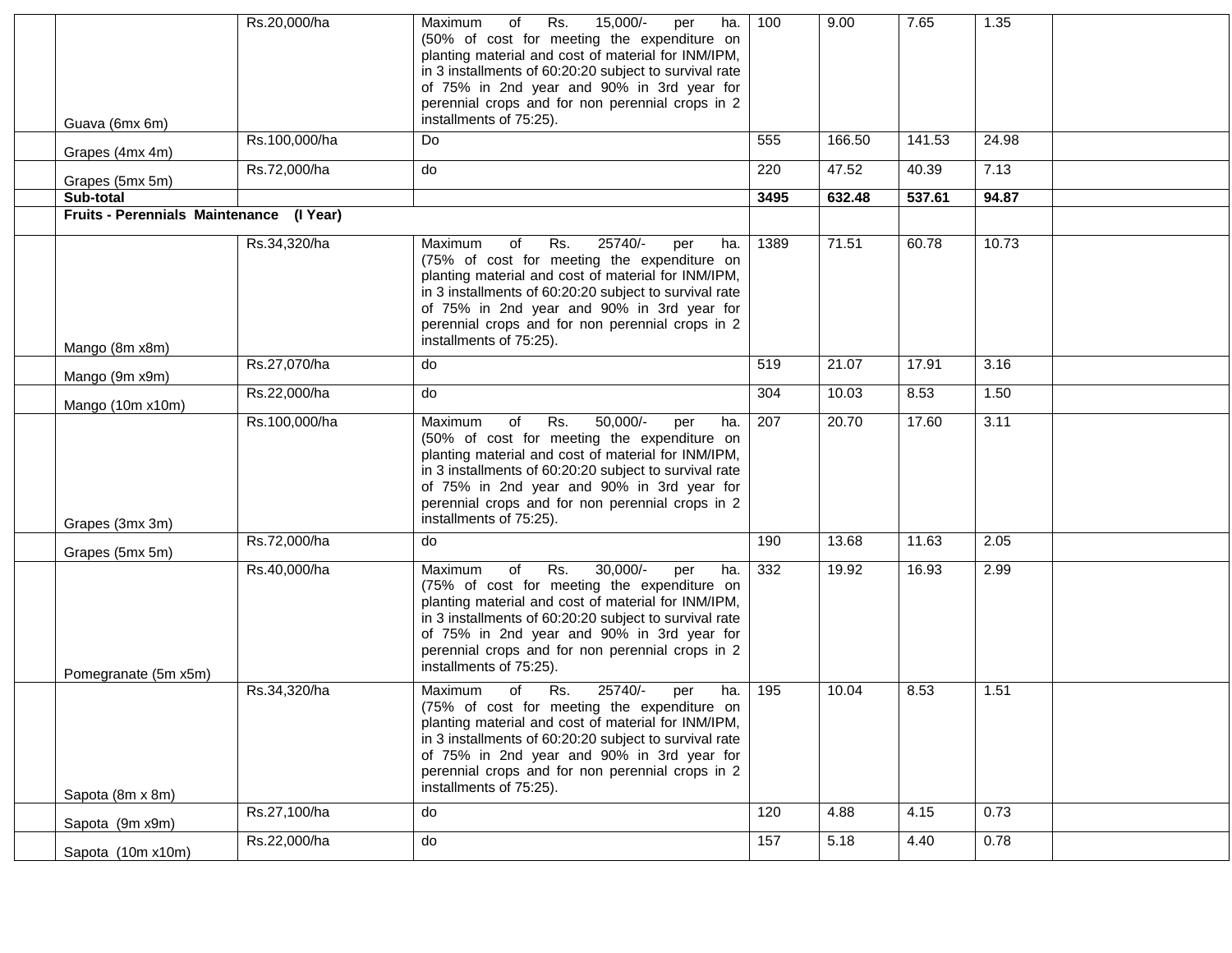| Citrus Group<br>Orange, Coorg Mandarin,<br>Lime, etc)<br>(6m x)<br>6m) | (Sweet Rs.33,340/ha | Rs.<br>25005/-<br>Maximum<br>of<br>per<br>ha.<br>(75% of cost for meeting the expenditure on<br>planting material and cost of material for INM/IPM,<br>in 3 installments of 60:20:20 subject to survival rate<br>of 75% in 2nd year and 90% in 3rd year for<br>perennial crops and for non perennial crops in 2<br>installments of 75:25).    | 416  | 20.80  | 17.68  | 3.12  |  |
|------------------------------------------------------------------------|---------------------|-----------------------------------------------------------------------------------------------------------------------------------------------------------------------------------------------------------------------------------------------------------------------------------------------------------------------------------------------|------|--------|--------|-------|--|
| Fig (5mx 5m)                                                           | Rs.40,000/ha        | Maximum<br>of<br>$30,000/-$<br>Rs.<br>ha.<br>per<br>(75% of cost for meeting the expenditure on<br>planting material and cost of material for INM/IPM,<br>in 3 installments of 60:20:20 subject to survival rate<br>of 75% in 2nd year and 90% in 3rd year for<br>perennial crops and for non perennial crops in 2<br>installments of 75:25). | 25   | 1.50   | 1.28   | 0.23  |  |
| Guava (6mx 6m)                                                         | Rs.20,000/ha        | 15,000/-<br>of<br>Rs.<br>Maximum<br>ha.<br>per<br>(50% of cost for meeting the expenditure on<br>planting material and cost of material for INM/IPM,<br>in 3 installments of 60:20:20 subject to survival rate<br>of 75% in 2nd year and 90% in 3rd year for<br>perennial crops and for non perennial crops in 2<br>installments of 75:25).   | 50   | 1.50   | 1.28   | 0.23  |  |
| Maintenance (II Year)                                                  |                     |                                                                                                                                                                                                                                                                                                                                               |      |        |        |       |  |
|                                                                        |                     |                                                                                                                                                                                                                                                                                                                                               |      |        |        |       |  |
|                                                                        | Rs.34,320/ha        | 25740/-<br>Rs.<br>Maximum<br>of<br>per<br>ha.<br>(75% of cost for meeting the expenditure on<br>planting material and cost of material for INM/IPM,<br>in 3 installments of 60:20:20 subject to survival rate<br>of 75% in 2nd year and 90% in 3rd year for<br>perennial crops and for non perennial crops in 2<br>installments of 75:25).    | 3075 | 158.30 | 134.56 | 23.75 |  |
| Mango (8m x8m)                                                         |                     |                                                                                                                                                                                                                                                                                                                                               |      |        |        |       |  |
| Mango (9m x9m)                                                         | Rs.27,070/ha        | do                                                                                                                                                                                                                                                                                                                                            | 1434 | 58.23  | 49.49  | 8.73  |  |
| Mango (10m x10m)                                                       | Rs.22,000/ha        | do                                                                                                                                                                                                                                                                                                                                            | 495  | 16.34  | 13.88  | 2.45  |  |
|                                                                        | Rs.100,000/ha       | Rs.<br>50,000/-<br>of<br>Maximum<br>ha.<br>per<br>(50% of cost for meeting the expenditure on<br>planting material and cost of material for INM/IPM,<br>in 3 installments of 60:20:20 subject to survival rate<br>of 75% in 2nd year and 90% in 3rd year for<br>perennial crops and for non perennial crops in 2<br>installments of 75:25).   | 494  | 49.40  | 41.99  | 7.41  |  |
| Grapes (3mx 3m)                                                        | Rs.72,000/ha        | do                                                                                                                                                                                                                                                                                                                                            | 255  | 18.36  | 15.61  | 2.75  |  |
|                                                                        |                     |                                                                                                                                                                                                                                                                                                                                               |      |        |        |       |  |
| Grapes (5mx 5m)                                                        |                     |                                                                                                                                                                                                                                                                                                                                               |      |        |        |       |  |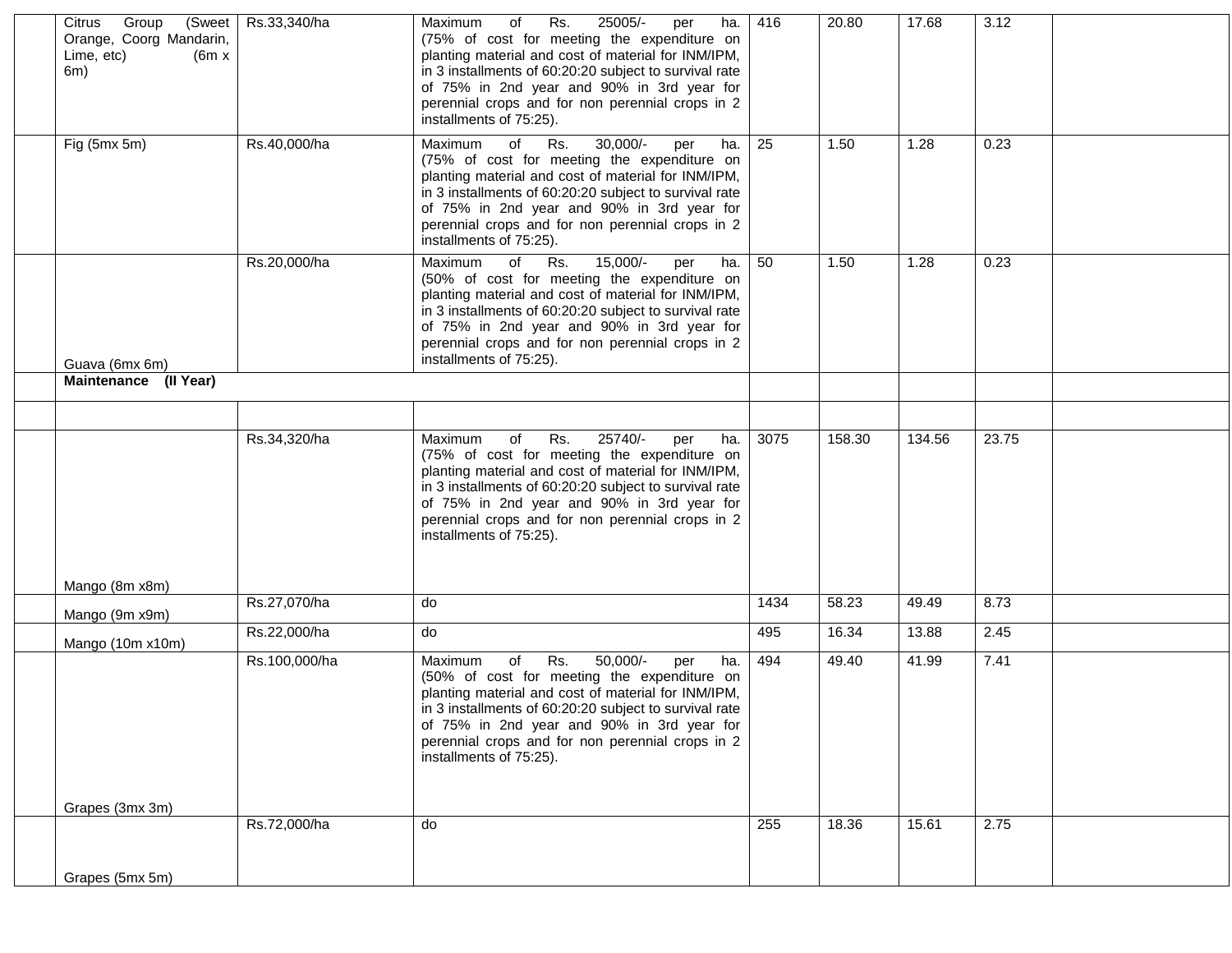|                                                                                  | Rs.40,000/ha | Rs.<br>$30,000/-$<br>Maximum<br>of<br>ha.<br>per<br>(75% of cost for meeting the expenditure on<br>planting material and cost of material for INM/IPM,<br>in 3 installments of 60:20:20 subject to survival rate<br>of 75% in 2nd year and 90% in 3rd year for<br>perennial crops and for non perennial crops in 2<br>installments of 75:25). | 369   | 22.14  | 18.82  | 3.32  |  |
|----------------------------------------------------------------------------------|--------------|-----------------------------------------------------------------------------------------------------------------------------------------------------------------------------------------------------------------------------------------------------------------------------------------------------------------------------------------------|-------|--------|--------|-------|--|
| Pomegranate (5m x5m)                                                             |              |                                                                                                                                                                                                                                                                                                                                               |       |        |        |       |  |
|                                                                                  | Rs.34,320/ha | $25740/-$<br>of<br>Rs.<br>Maximum<br>ha.<br>per<br>(75% of cost for meeting the expenditure on<br>planting material and cost of material for INM/IPM,<br>in 3 installments of 60:20:20 subject to survival rate<br>of 75% in 2nd year and 90% in 3rd year for<br>perennial crops and for non perennial crops in 2<br>installments of 75:25).  | 582   | 29.96  | 25.47  | 4.49  |  |
| Sapota (8m x 8m)                                                                 |              |                                                                                                                                                                                                                                                                                                                                               |       |        |        |       |  |
| Sapota (9m x9m)                                                                  | Rs.27,100/ha | do                                                                                                                                                                                                                                                                                                                                            | 110   | 4.47   | 3.80   | 0.67  |  |
| Sapota (10m x10m)                                                                | Rs.22,000/ha | do                                                                                                                                                                                                                                                                                                                                            | 285   | 9.41   | 7.99   | 1.41  |  |
| Citrus Group<br>(Sweet<br>Orange, Coorg Mandarin,<br>Lime, etc)<br>(6m x)<br>6m) | Rs.33,340/ha | Rs.<br>25005/-<br>of<br>Maximum<br>per<br>ha.<br>(75% of cost for meeting the expenditure on<br>planting material and cost of material for INM/IPM,<br>in 3 installments of 60:20:20 subject to survival rate<br>of 75% in 2nd year and 90% in 3rd year for<br>perennial crops and for non perennial crops in 2<br>installments of 75:25).    | 390   | 19.50  | 16.58  | 2.93  |  |
| Fig (5mx 5m)                                                                     | Rs.40,000/ha | $30,000/-$<br>Rs.<br>Maximum<br>of<br>ha.<br>per<br>(75% of cost for meeting the expenditure on<br>planting material and cost of material for INM/IPM,<br>in 3 installments of 60:20:20 subject to survival rate<br>of 75% in 2nd year and 90% in 3rd year for<br>perennial crops and for non perennial crops in 2<br>installments of 75:25). | 25    | 1.50   | 1.28   | 0.23  |  |
| Sub-total                                                                        |              |                                                                                                                                                                                                                                                                                                                                               | 11418 | 588.42 | 500.16 | 88.26 |  |
| <b>Fruits- Non Perennials</b>                                                    |              |                                                                                                                                                                                                                                                                                                                                               |       |        |        |       |  |
| Banana (sucker)                                                                  | Rs.45,000/ha | 22500/-<br>Maximum<br>of<br>ha.<br>per<br>(50% of cost for meeting the expenditure on<br>planting material and cost of material for INM/IPM<br>in 2 installments 75:25). subject to survival rate of<br>90% in second year).                                                                                                                  | 1013  | 170.94 | 145.30 | 25.64 |  |
| Banana inter Crope in do<br><b>Arecanut Gardens</b>                              |              | do                                                                                                                                                                                                                                                                                                                                            |       | 0.00   | 0.00   | 0.00  |  |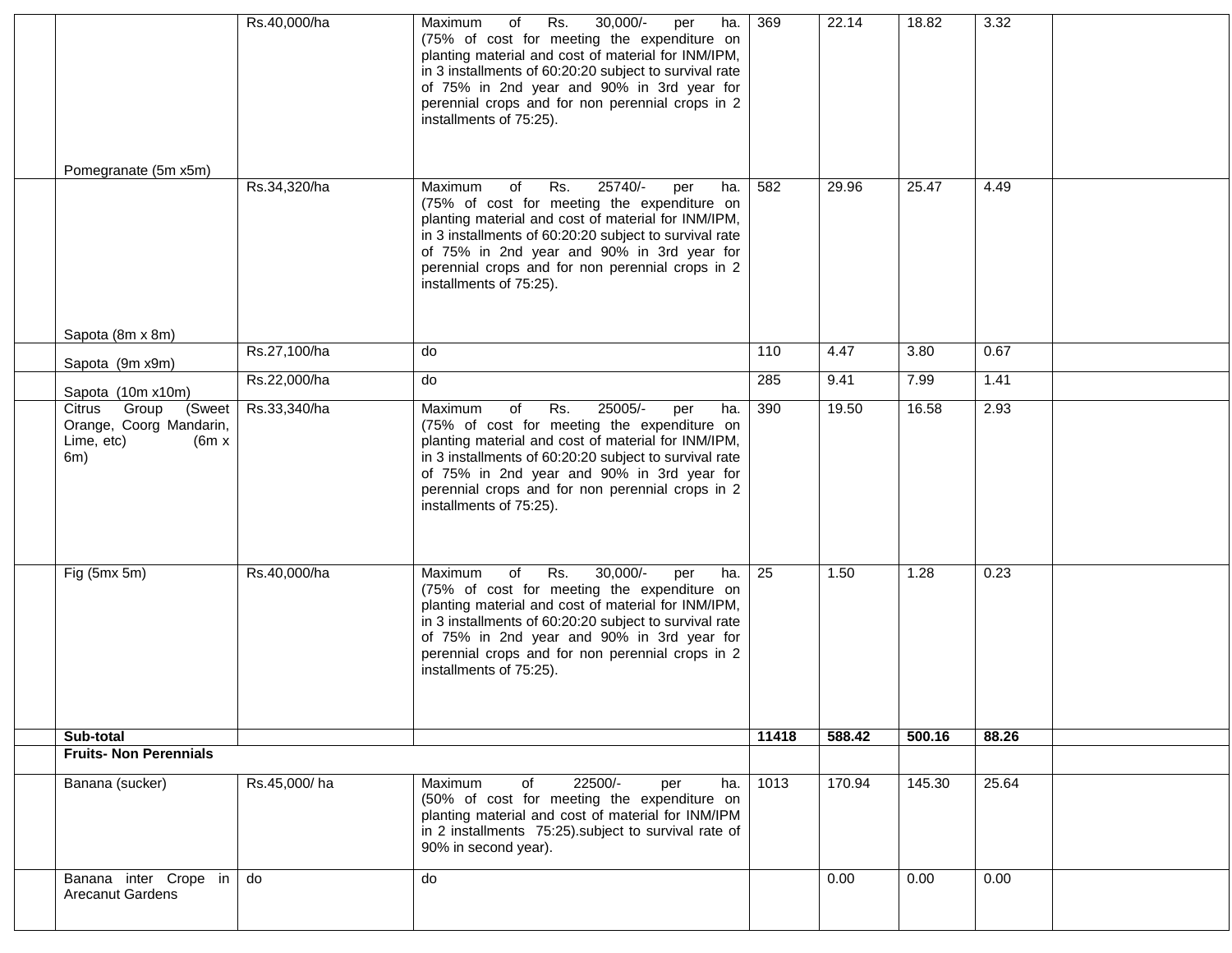|   | Papaya                                           | Rs.40,000/ha     | Maximum of Rs.30,000/- per ha. (75 % of cost for<br>meeting the expenditure on planting material and<br>cost of material for INM/IPM etc, in 2 installments<br>of 75:25 subject to survival rate of 90% in second<br>year).       | 835  | 187.88 | 159.69 | 28.18 |  |
|---|--------------------------------------------------|------------------|-----------------------------------------------------------------------------------------------------------------------------------------------------------------------------------------------------------------------------------|------|--------|--------|-------|--|
|   | Pineapple (sucker)                               | Rs.65,000/ha     | Maximum of Rs. 32,500/- per ha. (50 % of cost for<br>meeting the expenditure on planting material and<br>cost of material for INM/IPM etc., in 2 installments<br>of 75:25).                                                       | 180  | 43.88  | 37.29  | 6.58  |  |
|   | (TC)<br>Banana<br>(1.8mx<br>1.8 <sub>m</sub>     | Rs.83,204/ha     | Maximum of Rs. 41,602/- per ha. (50 % of cost for<br>meeting the expenditure on planting material and<br>cost of material for INM/IPM etc., in 2 installments<br>of 75:25).                                                       | 250  | 78.00  | 66.30  | 11.70 |  |
|   | Banana (TC) (2mx 2m)                             | Rs.67,404/ha     |                                                                                                                                                                                                                                   | 100  | 25.28  | 21.49  | 3.79  |  |
|   | Sub-total                                        |                  |                                                                                                                                                                                                                                   | 2378 | 505.97 | 430.08 | 75.90 |  |
|   | Maintenance                                      |                  |                                                                                                                                                                                                                                   |      |        |        |       |  |
|   | (TC)<br>Banana<br>(1.8mx)<br>1.8 <sub>m</sub>    | Rs.83,204/ha     | Maximum of Rs. 41,602/- per ha. (50 % of cost for<br>meeting the expenditure on planting material and<br>cost of material for INM/IPM etc., in 2 installments<br>of 75:25).                                                       | 1168 | 121.48 | 103.26 | 18.22 |  |
|   | Banana (TC) (2mx 2m)                             | Rs.67,404/ha     | do                                                                                                                                                                                                                                | 423  | 35.64  | 30.29  | 5.35  |  |
|   | Banana (sucker)                                  | Rs.45,000/ha     | 22500/-<br>Maximum<br>of<br>ha.<br>per<br>(50% of cost for meeting the expenditure on<br>planting material and cost of material for INM/IPM<br>in 2 installments 75:25). subject to survival rate of<br>90% in second year).      | 928  | 52.20  | 44.37  | 7.83  |  |
|   | Banana inter Crope in<br><b>Arecanut Gardens</b> | do               | do                                                                                                                                                                                                                                | 11   | 0.62   | 0.53   | 0.09  |  |
|   | Pineapple (sucker)                               | Rs.65,000/ha     | Maximum of Rs. 32,500/- per ha. (50 % of cost for<br>meeting the expenditure on planting material and<br>cost of material for INM/IPM etc., in 2 installments<br>of 75:25).                                                       | 264  | 21.45  | 18.23  | 3.22  |  |
|   | Papaya                                           | Rs.40,000/ha     | Maximum of Rs.30,000/- per ha. (75 % of cost for   514<br>meeting the expenditure on planting material and<br>cost of material for INM/IPM etc. in 2 installments<br>of 75:25 subject to survival rate of 90% in second<br>year). |      | 38.55  | 32.77  | 5.78  |  |
|   | Sub-total                                        |                  |                                                                                                                                                                                                                                   | 3308 | 269.94 | 229.45 | 40.49 |  |
| 3 | Flowers (For a maximum of 2 ha per beneficiary)  |                  |                                                                                                                                                                                                                                   |      |        |        |       |  |
|   | <b>Cut flowers</b>                               |                  |                                                                                                                                                                                                                                   |      |        |        |       |  |
|   | Small & Marginal Farmers                         | Rs. 70,000 / ha. | 50% of cost @ Rs.35,000 / ha. limited to 2 ha per<br>beneficiary                                                                                                                                                                  | 40   | 14.00  | 11.90  | 2.10  |  |
|   | Other farmers                                    | do               | 33% of the cost @Rs. 23,100/ha limited to 4 ha per<br>beneficiary                                                                                                                                                                 | 120  | 27.72  | 23.56  | 4.16  |  |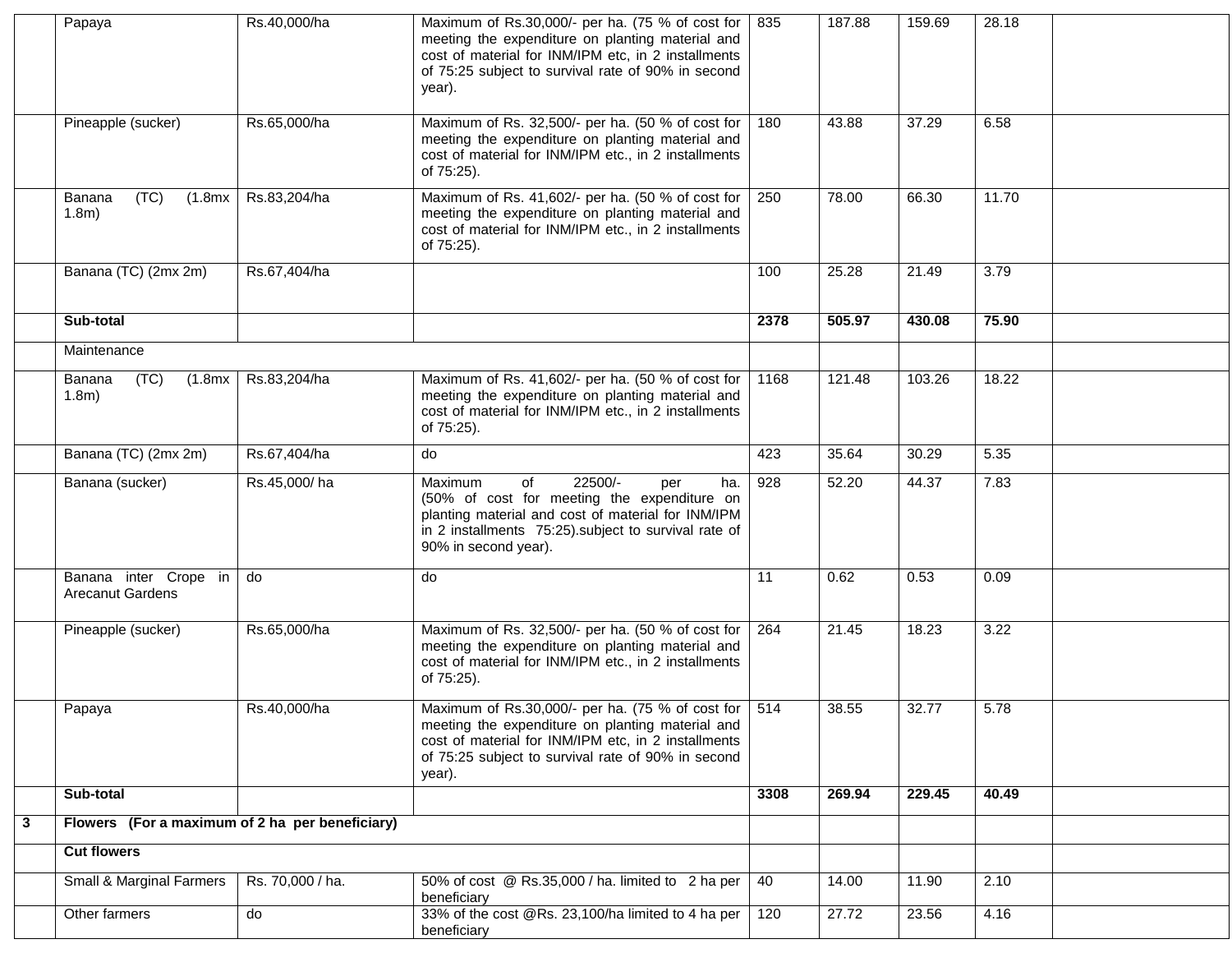|   | <b>Bulbulous flowers</b>                                        |                 |                                                                                                                                                                                                                                                                                 |                  |        |        |       |  |
|---|-----------------------------------------------------------------|-----------------|---------------------------------------------------------------------------------------------------------------------------------------------------------------------------------------------------------------------------------------------------------------------------------|------------------|--------|--------|-------|--|
|   | Small & Marginal Farmers                                        | Rs. 90,000/ha   | 50% of cost @ Rs.45,000 / ha. limited to 2 ha per<br>beneficiary                                                                                                                                                                                                                | 110              | 49.50  | 42.08  | 7.43  |  |
|   | Other farmers                                                   | do              | 33% of the cost @Rs. 29,700/ha limited to 4 ha per<br>beneficiary                                                                                                                                                                                                               | 230              | 68.31  | 58.06  | 10.25 |  |
|   | <b>Loose Flowers</b>                                            |                 |                                                                                                                                                                                                                                                                                 |                  |        |        |       |  |
|   | Small & Marginal Farmers                                        | Rs. 24,000/ha   | 50% of cost @ Rs.12,000 / ha. limited to 2 ha per<br>beneficiary                                                                                                                                                                                                                | 465              | 55.80  | 47.43  | 8.37  |  |
|   | Other farmers                                                   | do              | 33% of the cost @Rs. 7,920/ha limited to 4 ha per<br>beneficiary                                                                                                                                                                                                                | 670              | 53.06  | 45.10  | 7.96  |  |
|   | Sub-total                                                       |                 |                                                                                                                                                                                                                                                                                 | 1635             | 268.39 | 228.13 | 40.26 |  |
| 4 | Spices (For a maximum area of 4 ha per beneficiary)             |                 |                                                                                                                                                                                                                                                                                 |                  |        |        |       |  |
|   | <b>Perennial</b><br>spices<br>(black pepper)                    | Rs. 40,000 / ha | Maximum of Rs. 12,500/- per ha. (50% of cost for<br>meeting the expenditure on planting material and<br>cost of material for INM/IPM etc).                                                                                                                                      | 340              | 68.00  | 57.80  | 10.20 |  |
|   | Pepper inter Crop in<br>Arecanut &<br>Coconut<br><b>Gardens</b> |                 |                                                                                                                                                                                                                                                                                 | 360              | 72.00  | 61.20  | 10.80 |  |
|   | clove in Areca & Coconut<br>Gardens                             | do              | do                                                                                                                                                                                                                                                                              | 30               | 6.00   | 5.10   | 0.90  |  |
|   | inter Crop in<br>nutmeg<br>Arecanut &<br>Coconut<br>Gardens     | do              | do                                                                                                                                                                                                                                                                              | 160              | 32.00  | 27.20  | 4.80  |  |
|   | Sub-total                                                       |                 |                                                                                                                                                                                                                                                                                 | 890              | 178.00 | 151.30 | 26.70 |  |
|   | Aromatic Plants (For a maximum area of 4 ha per beneficiary)    |                 |                                                                                                                                                                                                                                                                                 |                  |        |        |       |  |
|   | (b) Other aromatic plants                                       | Rs. 25,000/ha   | 50% of cost, subject to a maximum of Rs.12,500/-<br>per ha, for meeting the expenditure on planting<br>material and cost of material for INM/IPM etc.                                                                                                                           | 30.0             | 3.75   | 3.19   | 0.56  |  |
|   | Sub-total                                                       |                 |                                                                                                                                                                                                                                                                                 | 30.0             | 3.75   | 3.19   | 0.56  |  |
|   | Plantation crops (For a maximum area of 4 ha per beneficiary)   |                 |                                                                                                                                                                                                                                                                                 |                  |        |        |       |  |
|   | Cashew                                                          | Rs. 40,000ha    | Maximum of Rs. 20,000/- per ha (50% of cost for<br>meeting the expenditure on planting material and<br>cost of material for INM/IPM etc) in 3 installments<br>of 60:20:20 subject to survival rate of 75% in<br>second year and 90% in third year for a maximum<br>area of 4 ha | 405              | 48.60  | 41.31  | 7.29  |  |
|   | Cocoa                                                           | do              | do                                                                                                                                                                                                                                                                              | 220              | 26.40  | 22.44  | 3.96  |  |
|   | Cocoa inter Crop in<br><b>Arecanut Gardens</b>                  | do              | do                                                                                                                                                                                                                                                                              | 985              | 118.20 | 100.47 | 17.73 |  |
|   | Sub-total                                                       |                 |                                                                                                                                                                                                                                                                                 | $\frac{1}{1610}$ | 193.20 | 164.22 | 28.98 |  |
|   | Maintenance I year                                              |                 |                                                                                                                                                                                                                                                                                 |                  |        |        |       |  |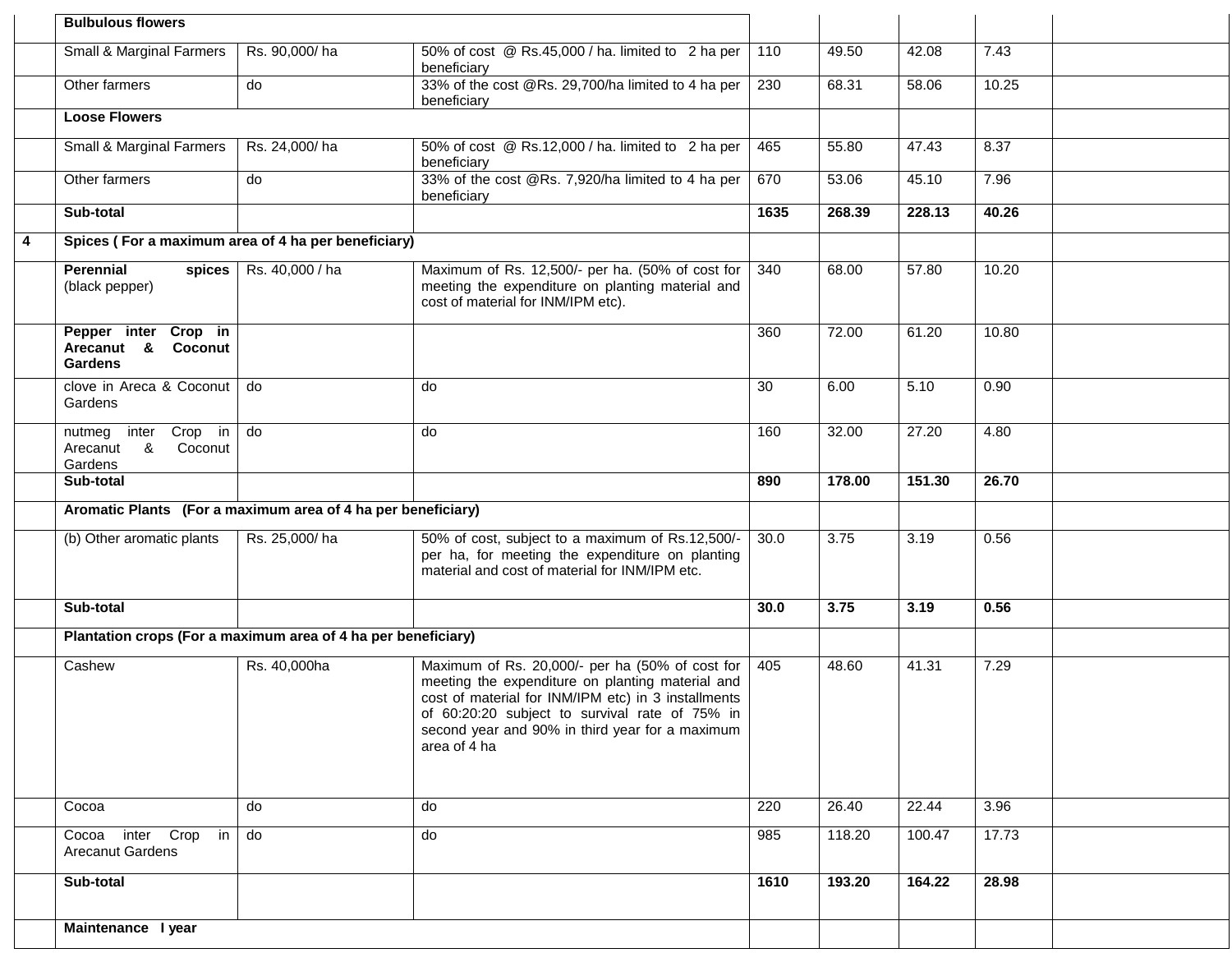|   | Cashew                                                                                              | do                   | do                                                                                                                                                                                                      | 475    | 19.00  | 16.15  | 2.85  |                                                   |
|---|-----------------------------------------------------------------------------------------------------|----------------------|---------------------------------------------------------------------------------------------------------------------------------------------------------------------------------------------------------|--------|--------|--------|-------|---------------------------------------------------|
|   | Cocoa                                                                                               | do                   | do                                                                                                                                                                                                      | 550    | 22.00  | 18.70  | 3.30  |                                                   |
|   | inter Crop<br>in<br>Cocoa<br><b>Arecanut Gardens</b>                                                | $\overline{d}$       | do                                                                                                                                                                                                      | 346    | 13.84  | 11.76  | 2.08  |                                                   |
|   | Maintenance II year                                                                                 |                      |                                                                                                                                                                                                         |        |        |        |       |                                                   |
|   | Cashew                                                                                              | do                   | do                                                                                                                                                                                                      | 958.0  | 38.32  | 32.57  | 5.75  |                                                   |
|   | Cocoa                                                                                               | do                   | do                                                                                                                                                                                                      | 1394.0 | 55.76  | 47.40  | 8.36  |                                                   |
|   | Sub-total                                                                                           |                      |                                                                                                                                                                                                         | 3723.0 | 148.92 | 126.58 | 22.34 |                                                   |
|   |                                                                                                     |                      |                                                                                                                                                                                                         |        |        |        |       |                                                   |
|   | <b>Mushrooms</b>                                                                                    |                      |                                                                                                                                                                                                         |        |        |        |       |                                                   |
|   | Spawn making unit                                                                                   |                      |                                                                                                                                                                                                         |        |        |        |       |                                                   |
|   | <b>Public Sector</b>                                                                                | Rs. 15 lakh/ unit    | 100% of the cost to public sector and in case of<br>private sector, 50% of cost, as credit linked back<br>ended subsidy.                                                                                | 1.0    | 15.00  | 12.75  | 2.25  |                                                   |
|   | <b>Compost making unit</b>                                                                          |                      |                                                                                                                                                                                                         |        |        |        |       |                                                   |
|   | <b>Private Sector</b>                                                                               | Rs. 20.00 lakh/ unit | 100% of the cost to public sector and in case of<br>private sector, 50% of cost, as credit linked back<br>ended subsidy.                                                                                | 1.0    | 10.00  | 8.50   | 1.50  |                                                   |
|   | Sub-total                                                                                           |                      |                                                                                                                                                                                                         | 2.00   | 25.00  | 21.25  | 3.75  |                                                   |
| 5 | Rejuvenation/<br>replacement of senile<br>plantation<br>including<br>Canopy<br>management.<br>Mango | Rs.30,000/ha         | 50% of the total cost subject to a maximum of Rs.<br>15,000/ha to a limited of 2 ha per beneficiary.<br>Actual cost to be claimed based on the nature and<br>requirement of the crop to be rejuvenated. | 1898   | 284.70 | 242.00 | 42.71 | To be implemented as<br>per guidelines circulated |
|   | Group<br>(Sweet<br>Citrus<br>Orange, Coorg Mandarin,<br>Lime, etc)                                  | do                   | do                                                                                                                                                                                                      | 270    | 40.50  | 34.43  | 6.08  | To be implemented as<br>per guidelines circulated |
|   | Cashew                                                                                              | do                   | do                                                                                                                                                                                                      | 650    | 97.50  | 82.88  | 14.63 | To be implemented as<br>per guidelines circulated |
|   | Pepper                                                                                              | do                   | do                                                                                                                                                                                                      | 700    | 105.00 | 89.25  | 15.75 | To be implemented as<br>per guidelines circulated |
|   | Sub-total                                                                                           |                      |                                                                                                                                                                                                         | 3518   | 527.70 | 576.06 | 79.16 |                                                   |
|   | <b>Creation of Water resources</b>                                                                  |                      |                                                                                                                                                                                                         |        |        |        |       |                                                   |
|   | (a) Community tanks                                                                                 |                      |                                                                                                                                                                                                         |        |        |        |       |                                                   |
|   | command area, with pond size of 100m x 100m x 3m) -                                                 |                      | i) Community tanks/on farm ponds/on farm water reservoirs with use of plastic/RCC lining - (10 ha. of                                                                                                   |        |        |        |       |                                                   |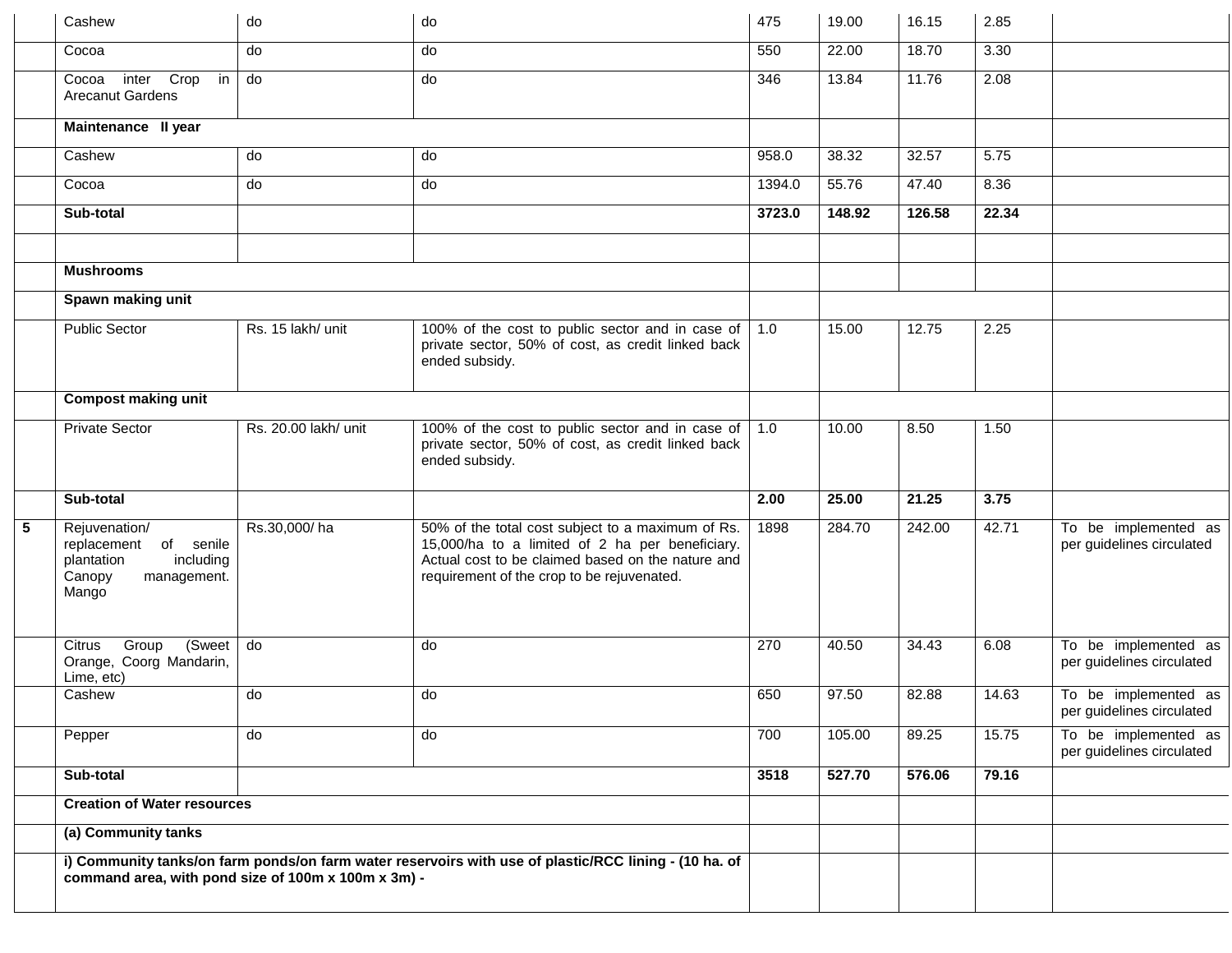|   | - In Plain areas                               | Rs. 15.00 lakh / unit in<br>plain areas. | 100% of cost for 10 ha                                                                                            | 40             | 160.0   | 136.0   | 24.0   |                                                                                                                                                    |
|---|------------------------------------------------|------------------------------------------|-------------------------------------------------------------------------------------------------------------------|----------------|---------|---------|--------|----------------------------------------------------------------------------------------------------------------------------------------------------|
|   | - In Plain areas                               | Rs. 1.20 lakh /unit in<br>plain areas,   | 50% of cost. Maintenance to be ensured by the<br>beneficiary.                                                     | 609            | 365.40  | 310.59  | 54.81  |                                                                                                                                                    |
|   | Sub-total                                      |                                          |                                                                                                                   | 649            | 525.40  | 446.59  | 78.81  |                                                                                                                                                    |
| 5 | <b>Protected cultivation</b>                   |                                          |                                                                                                                   |                |         |         |        |                                                                                                                                                    |
|   | <b>Green House structure</b>                   |                                          |                                                                                                                   |                |         |         |        |                                                                                                                                                    |
|   | Fan & Pad system                               | Rs. 1465/ Sq.m                           | 50% of the cost limited to 1000<br>Sq.m per<br>beneficiary.                                                       | 0.50           | 36.63   | 31.13   | 5.49   | Minutes of SLEC meeting<br>to be submitted along<br>with<br>details<br>0f<br>beneficiaries,<br>location,<br>etc to facilitate release of<br>funds. |
|   | (b) Naturally ventilated system                |                                          |                                                                                                                   |                |         |         |        |                                                                                                                                                    |
|   | (i) Tubular structur                           | Rs. 935/ Sq.m                            | 50% of the cost limited to 4000<br>Sq.m per<br>beneficiary.                                                       | 37.20          | 1739.10 | 1478.24 | 260.87 |                                                                                                                                                    |
|   | <b>Plastic Mulching</b>                        |                                          |                                                                                                                   |                |         |         |        |                                                                                                                                                    |
|   | <b>Plastic Mulching</b>                        | Rs. 20,000/ha                            | 50% of the total cost limited to 2 ha per beneficiary.                                                            | 1880           | 188.00  | 159.80  | 28.20  |                                                                                                                                                    |
|   | <b>Shade Net House</b>                         |                                          |                                                                                                                   |                |         |         |        |                                                                                                                                                    |
|   | Tubular structure                              | Rs. 600/ Sq.m                            | 50% of cost limited to 4000 Sq.m per beneficiary.                                                                 | 17.65          | 529.50  | 450.08  | 79.43  |                                                                                                                                                    |
|   | Anti Bird/Anti Hail Nets                       | Rs.20/- per Sq.m                         | 50% of cost limited to 5000 Sq.m per beneficiary.                                                                 | 215            | 215.00  | 182.75  | 32.25  |                                                                                                                                                    |
|   | Sub-total                                      |                                          |                                                                                                                   | 2150           | 2708.12 | 2301.90 | 406.22 |                                                                                                                                                    |
| 6 |                                                |                                          | Promotion of Integrated Nutrient Management(INM)/ Integrated Pest Management (IPM)                                |                |         |         |        |                                                                                                                                                    |
|   | Promotion of IPM                               | Rs. 2000/ha                              | 50% of cost subject to a maximum of Rs 1000/ha<br>limited to 4.00 ha/ beneficiary.                                | 25790          | 257.90  | 219.22  | 38.69  | To be need based and<br>taken up after identifying<br>problem of pest / disease<br>and nutrient deficiency.                                        |
|   | Promotion of INM                               | Rs. 2000/ha                              | 50% of cost subject to a maximum of Rs 1000/ha<br>limited to 4.00 ha/ beneficiary.                                | 14440          | 144.40  | 122.74  | 21.66  | do                                                                                                                                                 |
|   | Bio<br>control<br>lab l<br>(Public Sector)     | Rs.80 lakhs/ unit                        | Rs. 80 lakh/unit for Public Sector and Rs.40.00<br>lakh as credit linked back ended subsidy to Private<br>Sector. | $\overline{2}$ | 150.00  | 127.5   | 22.5   | Project to be submitted                                                                                                                            |
|   | Health<br>Plant<br>Clinic  <br>(Public Sector) | Rs. 20 lakhs/ unit                       | Rs. 20 lakh/unit for Public Sector and Rs.10.00<br>lakh as credit linked back ended subsidy to Private<br>Sector. | $\overline{2}$ | 40.00   | 34.00   | 6.00   | Minutes of SLEC meeting<br>to be submitted along<br>with<br>details<br>of<br>beneficiaries,<br>location,<br>etc to facilitate release of<br>funds. |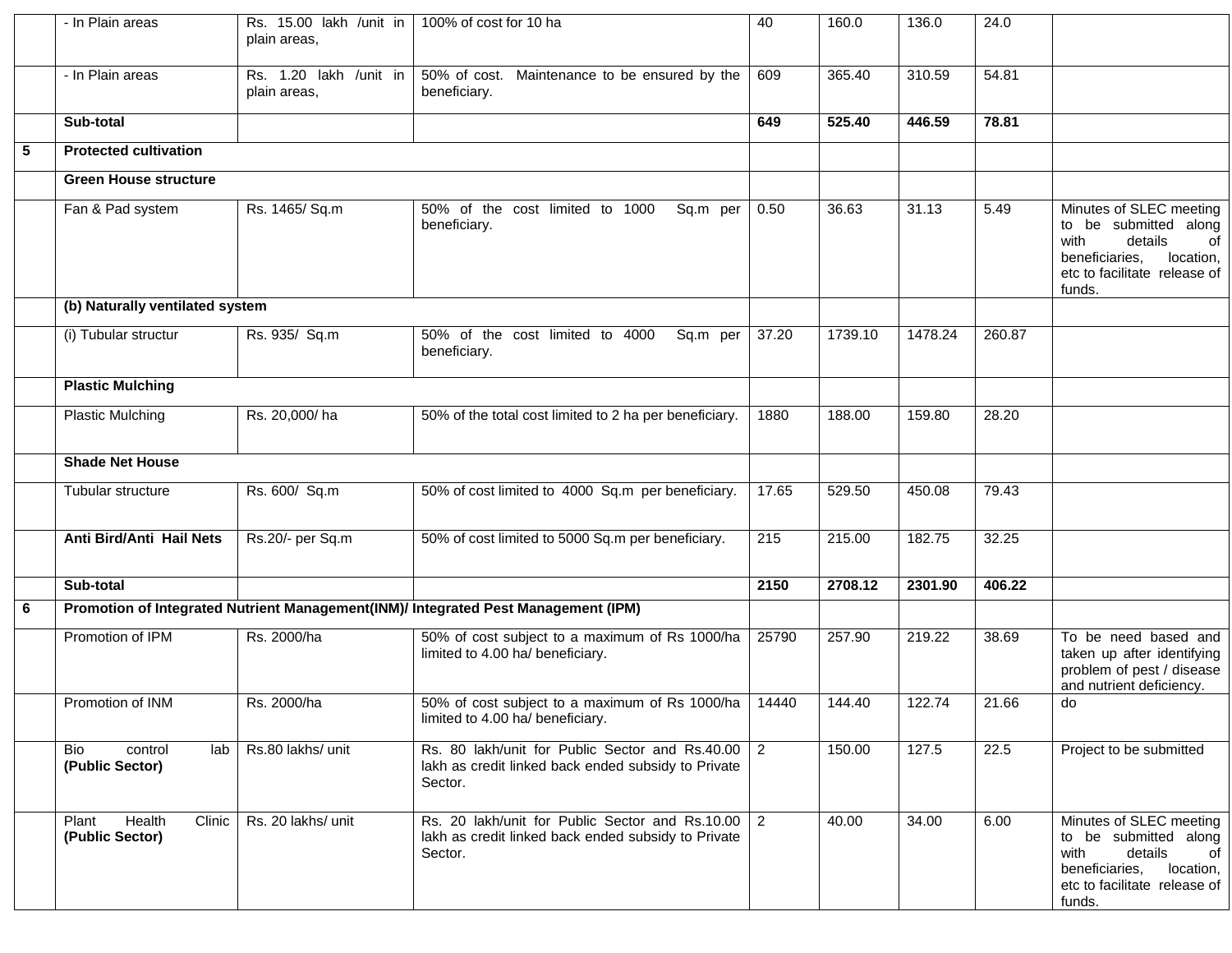|                | Plant Health Clinic<br>(v)<br>(Private Sector)                                                                                                    | Rs. 20 lakhs/ unit              | Rs. 20 lakh/unit for Public Sector and Rs.10.00 2<br>lakh as credit linked back ended subsidy to Private<br>Sector.                                                                                                                                                            |         | 20.00  | 17.0   | $\overline{3.0}$ | Project to be submitted                                                                                                     |
|----------------|---------------------------------------------------------------------------------------------------------------------------------------------------|---------------------------------|--------------------------------------------------------------------------------------------------------------------------------------------------------------------------------------------------------------------------------------------------------------------------------|---------|--------|--------|------------------|-----------------------------------------------------------------------------------------------------------------------------|
|                | Leaf /Tissue analysis lab<br>(Public Sector)                                                                                                      | Rs. 20 lakh/ unit               | Rs. 20 lakh/unit for Public Sector and Rs.10.00<br>lakh as credit linked back ended subsidy to Private<br>Sector.                                                                                                                                                              |         | 20.00  | 17.00  | 3.00             | Project to be submitted                                                                                                     |
|                | Sub-total                                                                                                                                         |                                 |                                                                                                                                                                                                                                                                                | 40237   | 632.30 | 537.46 | 94.85            |                                                                                                                             |
| $\overline{7}$ | <b>Organic Farming</b>                                                                                                                            |                                 |                                                                                                                                                                                                                                                                                |         |        |        |                  |                                                                                                                             |
|                | (i) Adoption of Organic<br>Farming. 1st Year (ha)                                                                                                 | Rs. 20,000/ha                   | 50% of cost limited to Rs.10000/ha for a maximum<br>area of 4 ha. per beneficiary, spread over a period<br>of 3 years involving an assistance of Rs.4000/- in<br>first year and Rs.3000/- each in second & third<br>The programme to be linked with<br>year.<br>certification. | 00.00   |        |        |                  | Project to be submitted                                                                                                     |
|                | (ii) Organic Certification<br>(no) 1st Year (ha)                                                                                                  | Project based                   | Rs. 5 lakh for a cluster of 50 ha which will include<br>Rs.1.50 lakh in first year, Rs. 1.50 lakh in second<br>year and Rs. 2.00 lakh in third year.                                                                                                                           |         |        |        |                  | Project to be submitted                                                                                                     |
|                | Vermi compost Units /organic input production unit                                                                                                |                                 |                                                                                                                                                                                                                                                                                |         |        |        |                  |                                                                                                                             |
|                | 50% of cost conforming<br>for permanent structure to<br>the size of unit of<br>30'x8'x2.5' dimension to<br>be administered on pro-<br>rata basis. | Rs. 60,000/ unit                | 50% of cost conforming to the size of the unit of<br>30'x8'x2.5' dimension of permanent structure to be<br>administered on pro-rata basis.                                                                                                                                     | 500     | 150.00 | 127.50 | 22.50            | Designs para meter of<br><b>HDPE</b><br>beds<br>will<br><b>BIS</b><br>conformer<br>to<br>$($ IS<br>standards<br>15907:2010) |
|                | Organic input Production<br>unit (Bio digester unit)                                                                                              | do                              | do                                                                                                                                                                                                                                                                             | 1300    | 390.00 | 331.50 | 58.50            |                                                                                                                             |
|                |                                                                                                                                                   |                                 |                                                                                                                                                                                                                                                                                |         |        |        |                  |                                                                                                                             |
|                | Sub-total                                                                                                                                         |                                 |                                                                                                                                                                                                                                                                                | 1800.00 | 540.00 | 459.00 | 81.00            |                                                                                                                             |
| 8              | Pollination support through beekeeping                                                                                                            |                                 |                                                                                                                                                                                                                                                                                |         |        |        |                  |                                                                                                                             |
|                | Honey bee colony                                                                                                                                  | Rs. 1400/ colony of 4<br>frames | 50% of cost limited to 50 colonies / beneficiary.                                                                                                                                                                                                                              | 10250   | 71.75  | 60.99  | 10.76            | -do-                                                                                                                        |
|                | Hives                                                                                                                                             | Rs. 1600/hive                   | 50% of cost limited to 50 colonies / beneficiary.                                                                                                                                                                                                                              | 10250   | 82.00  | 69.70  | 12.30            | -do-                                                                                                                        |
|                | Equipment<br>including<br>honey extractor (4 frame),<br>food grade container (30<br>kg), net, etc.                                                | Rs. 14,000/set                  | 50% of the cost limited to one set per beneficiary.                                                                                                                                                                                                                            | 512     | 35.84  | 30.46  | 5.38             |                                                                                                                             |
|                | Sub-total                                                                                                                                         |                                 |                                                                                                                                                                                                                                                                                | 21012   | 189.59 | 161.15 | 28.44            |                                                                                                                             |
| 9              | <b>Horticulture Mechanization</b>                                                                                                                 |                                 |                                                                                                                                                                                                                                                                                |         |        |        |                  |                                                                                                                             |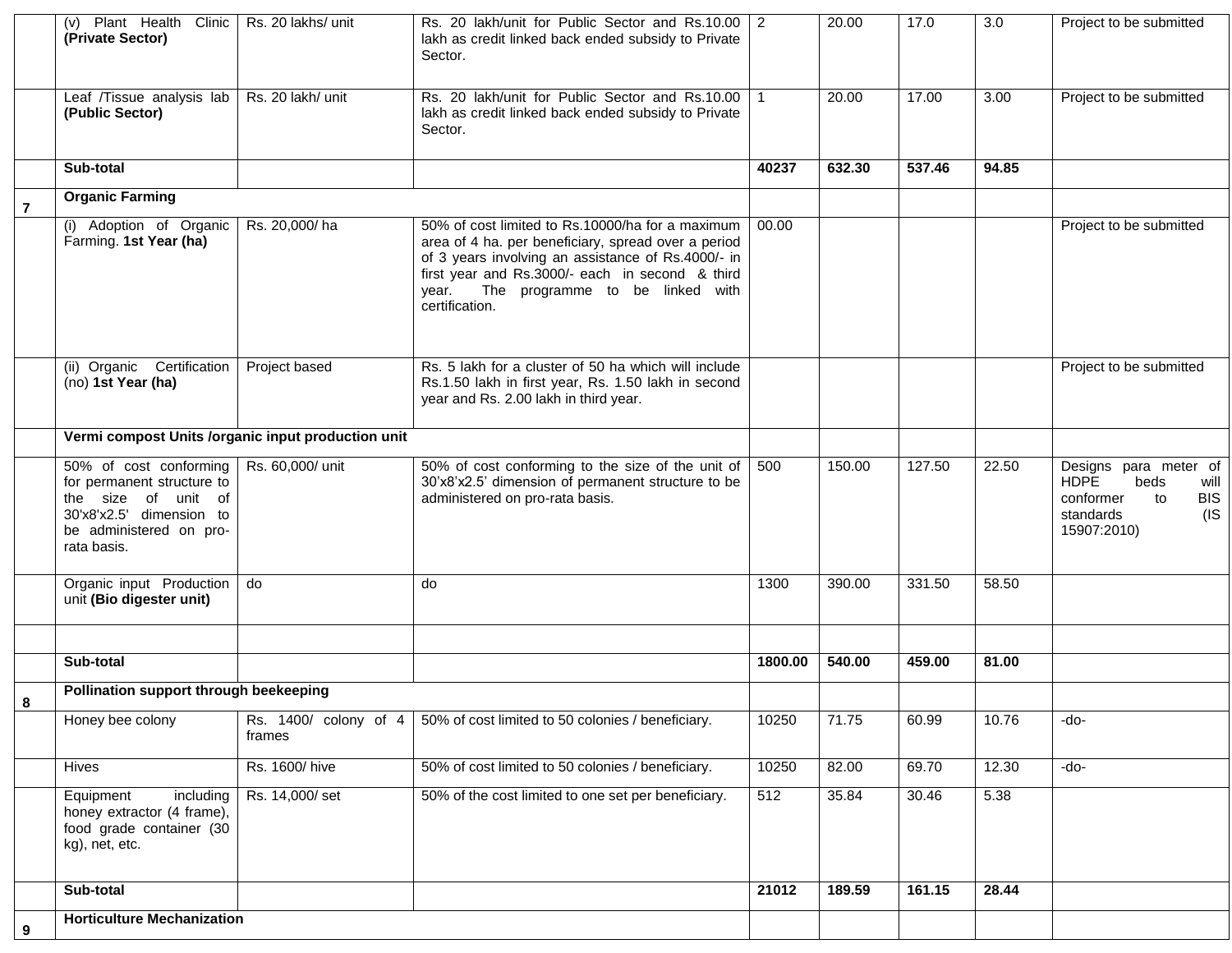|    | Machines<br>Power<br>(b)<br>(upto 20 BHP) with<br>rotavator / equipment                           | Rs.1,20,000/- per set                                            | 50% of cost limited to one set per beneficiary.                 | 178   | 53.40   | 45.39   | 8.01   |                                                                                                                                                                                 |
|----|---------------------------------------------------------------------------------------------------|------------------------------------------------------------------|-----------------------------------------------------------------|-------|---------|---------|--------|---------------------------------------------------------------------------------------------------------------------------------------------------------------------------------|
|    | (c) Power machines (20<br>HP & above including<br>accessories /equipments                         | Rs. 3,00,000/- per set                                           | 50% of cost limited to one set per beneficiary.                 | 1697  | 1272.75 | 1081.84 | 190.91 |                                                                                                                                                                                 |
|    | Sub-total                                                                                         |                                                                  |                                                                 | 1875  | 1326.15 | 1127.23 | 198.92 |                                                                                                                                                                                 |
|    | <b>Technology Dissemination</b><br>through<br>demonstration/<br>Front Line Demonstration<br>(FLD) | Rs. 25.00 lakh                                                   | 100% of the cost.                                               | 6     | 30.00   | 25.50   | 4.50   | Project to be submitted                                                                                                                                                         |
| 10 | Human Resource Development (HRD)                                                                  |                                                                  |                                                                 |       |         |         |        |                                                                                                                                                                                 |
|    | <b>Training of farmers</b>                                                                        |                                                                  |                                                                 |       |         |         |        |                                                                                                                                                                                 |
|    | Within the District                                                                               | Rs.400/day per farmer<br>excluding transport                     | 100% of the cost.                                               | 16523 | 66.09   | 56.18   | 9.91   |                                                                                                                                                                                 |
|    | (e) Exposure visit of farmers                                                                     |                                                                  |                                                                 |       |         |         |        |                                                                                                                                                                                 |
|    | Within the State                                                                                  | Rs. 300/day per farmer<br>excluding transport                    | 100% of the cost.                                               | 9663  | 144.95  | 123.20  | 21.74  |                                                                                                                                                                                 |
|    | <b>Outside the State</b>                                                                          | Rs. 600/day per farmer<br>excluding transport                    | 100% of the cost.                                               | 3956  | 118.68  | 100.88  | 17.80  |                                                                                                                                                                                 |
|    | Outside India                                                                                     | Rs. 3.00 lakh / participant                                      | Project Based. 100% of air/rail travel cost.                    |       | 100.00  | 85.00   | 15.00  | Project to be submitted                                                                                                                                                         |
|    |                                                                                                   | Training / study tour of technical staff/ field functionaries    |                                                                 |       |         |         |        |                                                                                                                                                                                 |
|    | Within the State                                                                                  | Rs.200/day<br>per<br>participant plus TA/DA,<br>as admissible    | 100% of the cost.                                               | 206   | 2.06    | 1.75    | 0.31   |                                                                                                                                                                                 |
|    | Study tour to progressive<br>States/ units (group of<br>minimum 5 participants)                   | Rs.650.00/day<br>per<br>participant plus TA/DA,<br>as admissible | 100% of the cost.                                               | 423   | 13.75   | 11.69   | 2.06   |                                                                                                                                                                                 |
|    | Outside India                                                                                     |                                                                  | Rs. 5.00 lakh / participant   100% of the cost on actual basis. |       | 100.00  | 85.00   | 15.00  | Project to be submitted                                                                                                                                                         |
|    | Sub-total                                                                                         |                                                                  |                                                                 | 30771 | 545.52  | 463.70  | 81.83  |                                                                                                                                                                                 |
| 11 | <b>INTEGRATED POST HARVEST MANAGEMENT</b>                                                         |                                                                  |                                                                 |       |         |         |        |                                                                                                                                                                                 |
|    | Pack house / On farm<br>collection & storage unit                                                 | Rs. 3.00 Lakh/ per unit<br>with size of 9Mx6M                    | 50% of the capital cost.                                        | 584   | 876.00  | 744.60  | 131.40 | <b>SLEC</b><br><b>Minutes</b><br>of<br>meeting<br>to<br>be<br>submitted along with<br>details of beneficiaries,<br>location,<br>etc<br>to<br>facilitate<br>release of<br>funds. |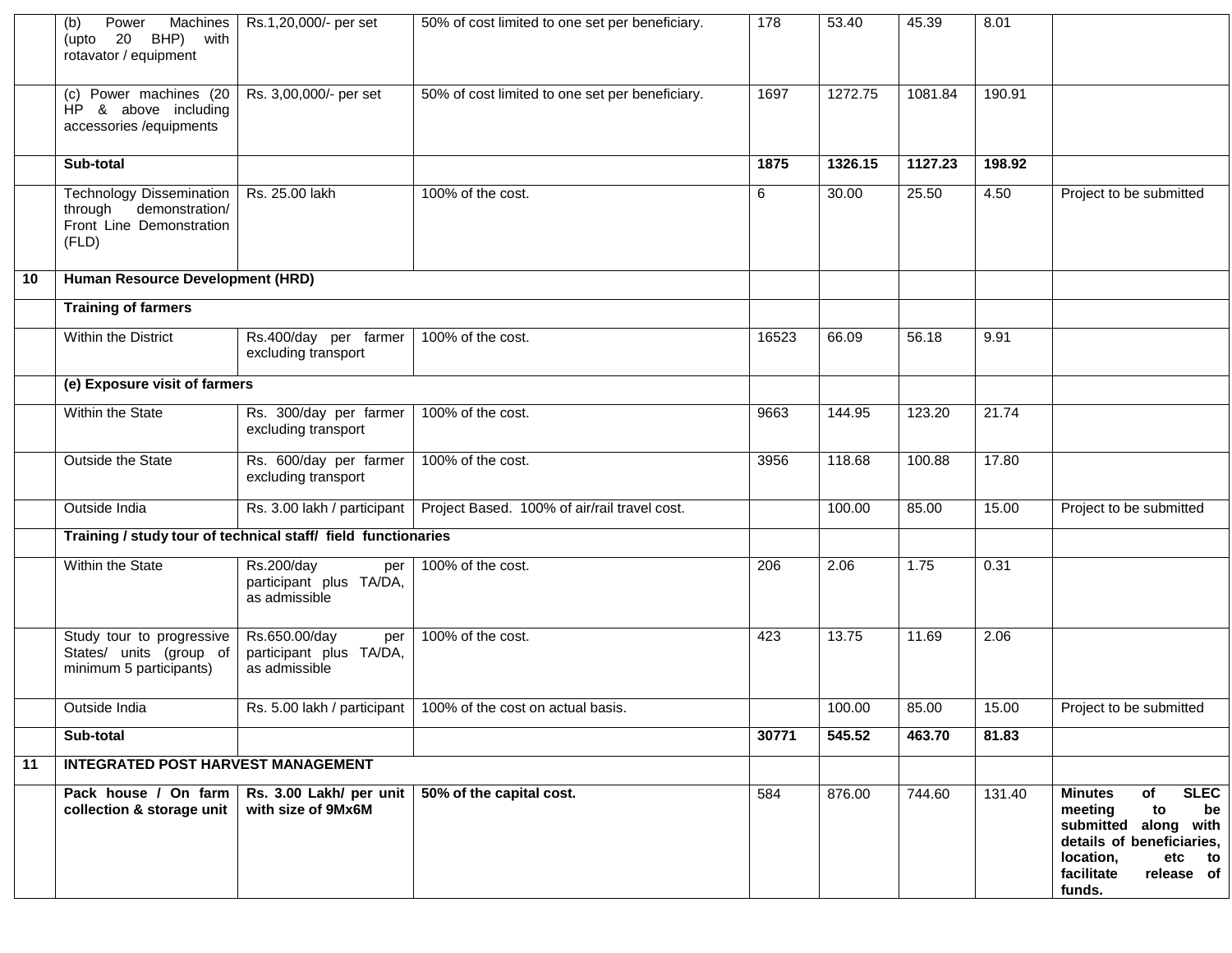|    | Cold<br>storage<br>units<br>(Construction/expansion/<br>Modernization) project in<br>general areas | Rs. 6000/MT<br>for 5000<br>MT capacity    | Credit linked back-ended subsidy $@$ 40% of the<br>capital cost of project in general areas and 55% in<br>case of Hilly & Scheduled areas in respect of only<br>those units which adopt new technologies and<br>include insulation, humidity control and fin coil<br>cooling system with provision of multi chambers.<br>Technical parameters issued by the Department to<br>be adopted. | $\overline{2}$ | 170.00  | 144.50             | 25.50  | Project to be submitted                                                                                                                            |
|----|----------------------------------------------------------------------------------------------------|-------------------------------------------|------------------------------------------------------------------------------------------------------------------------------------------------------------------------------------------------------------------------------------------------------------------------------------------------------------------------------------------------------------------------------------------|----------------|---------|--------------------|--------|----------------------------------------------------------------------------------------------------------------------------------------------------|
|    | C.A/M.A. Storage units -                                                                           | Rs. 32,000/ MT for 5000<br>MT capacity    | Credit linked back-ended subsidy @40% of the<br>cost of project in General areas.                                                                                                                                                                                                                                                                                                        |                |         |                    |        | Project to be submitted                                                                                                                            |
|    | Refer vans/ containers                                                                             | Rs. 24.00 lakh/ unit for 6<br>MT capacity | Credit linked back-ended subsidy @40% of the<br>cost of project in General areas.                                                                                                                                                                                                                                                                                                        | $\mathbf{1}$   | 9.60    | 8.16               | 1.44   | Project to be submitted                                                                                                                            |
|    | Ripening<br>chamber<br>project in general areas                                                    | Rs. 6000/MT for 5000<br>MT capacity       | -do-                                                                                                                                                                                                                                                                                                                                                                                     | 4              | 48.00   | $\overline{40.80}$ | 7.20   | Project to be submitted                                                                                                                            |
|    | <b>Evaporative / low energy</b><br>cool chamber (8 MT)                                             | Rs.4.00 lakh /unit                        | 50% of the total cost.                                                                                                                                                                                                                                                                                                                                                                   | 1              | 2.00    | 1.7                | 0.3    | Minutes of SLEC meeting<br>to be submitted along<br>with<br>details<br>of<br>beneficiaries,<br>location,<br>etc to facilitate release of<br>funds. |
|    | <b>Mobile</b><br>Primary/<br><b>Minimal processing unit</b>                                        | Rs. 24.00 lakh/unit.                      | Credit linked back-ended subsidy @40% of the<br>cost of project in General areas.                                                                                                                                                                                                                                                                                                        | 128            | 1228.80 | 1044.48            | 184.32 | Project to be submitted                                                                                                                            |
|    | Low cost onion storage<br>structure (25 MT)                                                        | Rs.1.00 lakh per unit                     | 50% of the total cost.                                                                                                                                                                                                                                                                                                                                                                   | 160            | 80.00   | 68.00              | 12.00  | Minutes of SLEC meeting<br>to be submitted along<br>details<br>with<br>of<br>beneficiaries.<br>location,<br>etc to facilitate release of<br>funds. |
|    | Sub-total                                                                                          |                                           |                                                                                                                                                                                                                                                                                                                                                                                          | 880            | 2414.40 | 2052.24            | 362.16 |                                                                                                                                                    |
| 12 |                                                                                                    |                                           | ESTABLISHMENT OF MARKETING INFRASTRUCTURE FOR HORTICULTURAL PRODUCE                                                                                                                                                                                                                                                                                                                      |                |         |                    |        |                                                                                                                                                    |
|    | Wholesale markets                                                                                  | Rs.100.00 crore/project                   | Credit linked back-ended subsidy @ 25% of the<br>capital cost of project in general areas and 33.33%<br>in case of Hilly & Scheduled areas for individual<br>entrepreneurs.                                                                                                                                                                                                              | $\mathbf{3}$   | 110.00  | 93.50              | 16.50  | Project to be submitted                                                                                                                            |
|    | Markets/<br>Apni<br>Rural<br>mandies/Direct markets                                                | Rs. 20 lakh/ unit                         | Credit linked back-ended subsidy @ 40% of the<br>capital cost of project in general areas and 55% in<br>case of Hilly & Scheduled areas for individual<br>entrepreneurs.                                                                                                                                                                                                                 | $\mathbf{1}$   | 8.00    | 6.8                | 1.2    | Project to be submitted                                                                                                                            |
|    | Retail Markets/ outlets<br>(environmentally<br>controlled)                                         | Rs. 10.00 lakh /unit                      | Credit linked back-ended subsidy @ 40% of the<br>capital cost of project in general areas and 55% in<br>case of Hilly & Scheduled areas for individual<br>entrepreneurs.                                                                                                                                                                                                                 |                | 4.00    | 3.40               | 0.60   | Minutes of SLEC meeting<br>to be submitted along<br>details<br>with<br>of<br>beneficiaries,<br>location,<br>etc to facilitate release of<br>funds. |
|    | <b>Static/Mobile</b><br>Vending<br>Cart/ platform with cool<br>chamber.                            | Rs. 30,000/ unit                          | 50% of total cost.                                                                                                                                                                                                                                                                                                                                                                       | 419            | 62.85   | 53.42              | 9.43   | Minutes of SLEC meeting<br>to be submitted along<br>with<br>details<br>οf<br>beneficiaries, location,<br>etc to facilitate release of<br>funds.    |
|    | Sub-total                                                                                          |                                           |                                                                                                                                                                                                                                                                                                                                                                                          | 424.00         | 184.85  | 157.12             | 27.73  |                                                                                                                                                    |